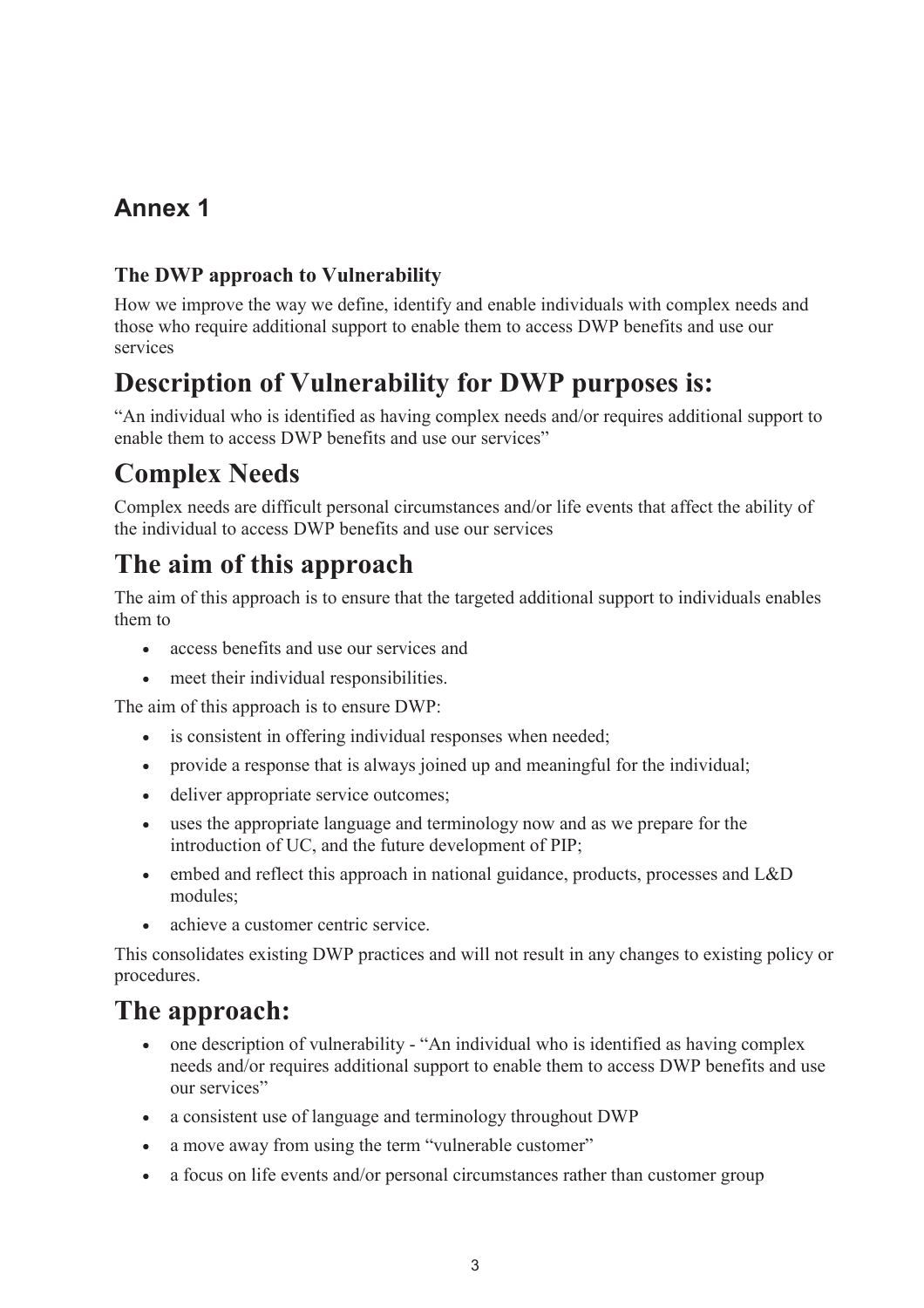- · a focus on identifying these individuals and recording the support required to enable them to access benefits and use our services
- · a clear DWP support offer is put in place, to address the impact of those life events and personal circumstances (including health issues and disability) that affect the ability of the individual to access DWP benefits and use our services
- · the support offered should be tailored to an individuals needs.
- clarity of timeliness and suitability of DWP support offer by considering:
	- o not all people with life events/personal circumstances/health issues/disability will require support.
	- o individuals may have one or multiple reasons why they may require support.
	- o this support may be put in place once, for a short, medium or long period of time and they may move in and out of situations where they do/do not require support
- signposting available using stakeholders to help, enable and support these individuals
- a coordinated, defined, overarching strategy for these individuals
- is in Learning & Development products
- is embedded in all the Customer Journeys, so all individuals are supported to follow standard Customer Journeys

### **List of Life events or Personal Circumstances**

There are many differing Life Events, Personal Circumstances and Health conditions/disability that may impact on the individuals' ability to access DWP benefits and use our services. Some individuals **may not** require support even though they are experiencing difficult life events and/or complex personal circumstances, health issues or disability. These Life Events, Personal Circumstances, Health conditions and disability may indicate that an individual requires additional support putting in place to enable them to access the standard Customer Journeys

#### **Individuals may require support to enable them to:**

- · Access our services/benefits
- Prove Eligibility for our services/benefits
- · Maintain conditionality relating to benefit claims
- · Maintain claims, use self-service accounts (digital channels)
- · Maintain their finances, have difficulties managing money/numerical skills, using banking services

### **Life Events and Personal Circumstances**

#### Adoption - children

Leaving the Armed Forces and Ex armed forces personnel, their spouses/partners/families

Bereavement, Death - recently bereaved

Children who leave care /

Care Leavers - over 18 care leavers

Crime –Victim of crime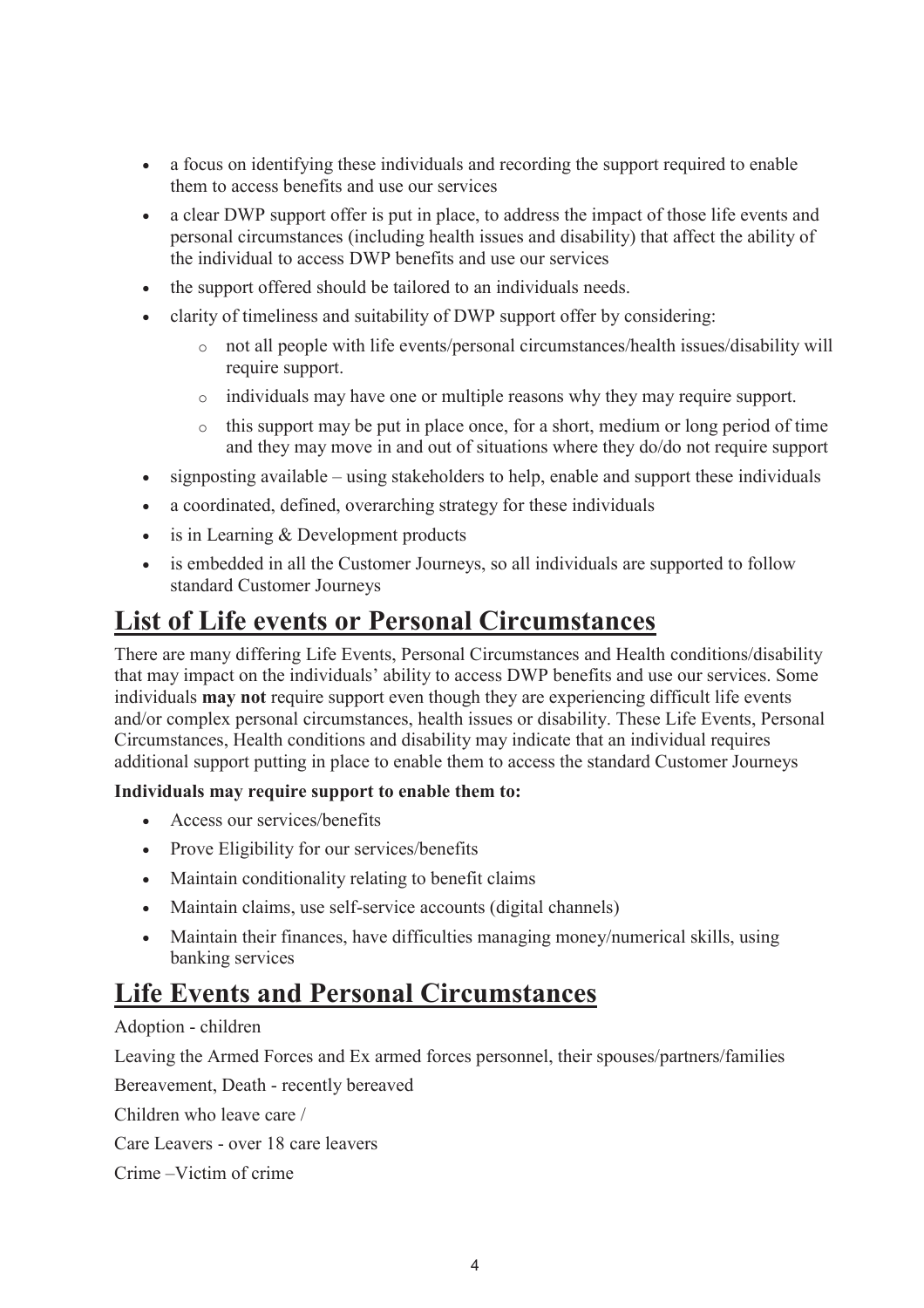Debt / indebted Divorce / termination of Civil Partnerships Domestic Violence and abuse Just Left hospital Homeless Race - Immigration status/refugee/asylum seeker/ people arriving from abroad Redundancy Retirement Addiction – Drug and alcohol dependency Age - older person Age - older person - financial abuse (Pensioners) Age - Young Person - 16 & 17 year olds Caring responsibilities Children - child care Cultural Barriers, Language barriers – English not their first language Gender recognition/transgender Lone Parent Offender/ex Offender/ Prisoners/Detainees Suicide and/or Self Harm Declaration Supported by Troubled Families programme Rural Isolation MAPPA claimants (Multi Agency Public Protection Arrangements)

# **Health conditions/disability**

Health conditions/disabilities may mean an individual requires additional support to enable them to access benefits and use our services. We have a legal requirement under the Equality Act 2010 to put reasonable adjustments in place.

Disabilities and there effects are as individual as the person who has them. Ask how you can help if a person says they are experiencing difficulties because of a health condition or disability

Be aware of hidden disability.

Examples of health conditions that might need additional support include:

| <b>Health conditions/Disability</b> | <b>Considerations:</b> |
|-------------------------------------|------------------------|
| <b>Sensory impairments:</b>         | Questions to consider: |
| $\sim$ $\sim$ $\sim$                |                        |

Problems with hearing or vision

• Does the individual require extra support to communicate with DWP?